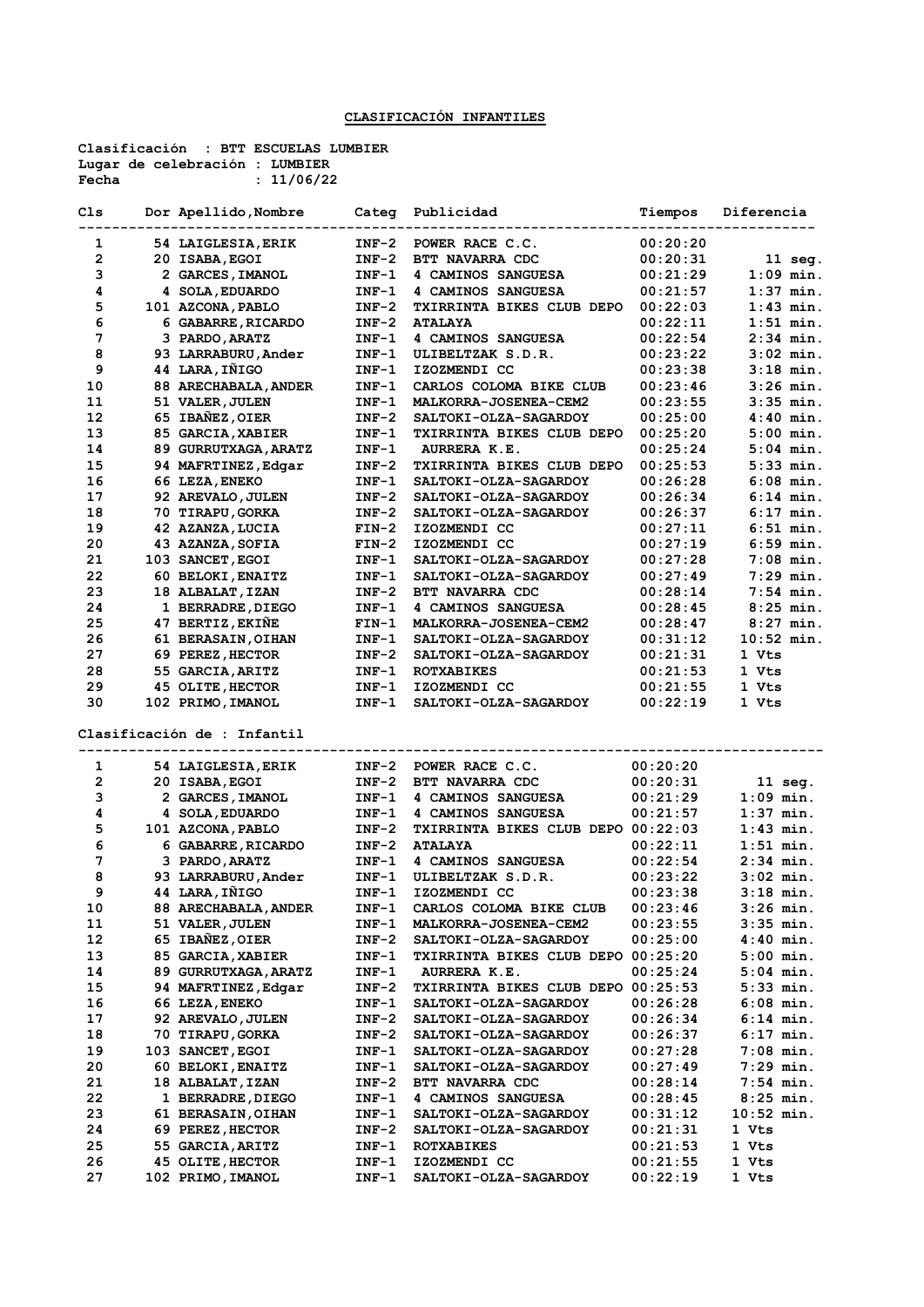## **Clasificación de : Femina Infantil**

| 42 AZANZA, LUCIA | FIN-2 IZOZMENDI CC          | 00:27:11 | min.      |
|------------------|-----------------------------|----------|-----------|
| 43 AZANZA, SOFIA | FIN-2 IZOZMENDI CC          | 00:27:19 | 8 sea.    |
| 47 BERTIZ, EKINE | FIN-1 MALKORRA-JOSENEA-CEM2 | 00:28:47 | 1:36 min. |

## **CLASIFIACIÓN ALEVINES**

| Cls            | Dor Apellido, Nombre           |         | Categ Publicidad             | Tiempos  | Diferencia   |
|----------------|--------------------------------|---------|------------------------------|----------|--------------|
| 1              | 184 ARIZ, IZAN                 | $ALE-2$ | INAME- ERMITAGAÑA            | 00:14:25 |              |
| $\overline{2}$ | 168 SANZ, ION                  | $ALE-2$ | BTT NAVARRA CDC              | 00:14:25 | mt.          |
| 3              | 222 BELOQUI, AITOR             | $ALE-2$ | SALTOKI-OLZA-SAGARDOY        | 00:15:26 | $1:01$ min.  |
| 4              | 214 ZUFIAURRE, EKAITZ          | $ALE-2$ | QUESOS ALBENIZ               | 00:15:33 | $1:08$ min.  |
| 5              | 208 VIELA, IGOR                | $ALE-2$ | MALKORRA-JOSENEA-CEM2        | 00:15:49 | $1:24$ min.  |
| 6              | 170 APEZTEGUIA, ANDER          | $ALE-2$ | CICLOS LIZARRA               | 00:16:00 | $1:35$ min.  |
| 7              | 257 SANZ, SANTIAGO             | $ALE-2$ | CARLOS COLOMA BIKE CLUB      | 00:16:13 | $1:48$ min.  |
| 8              | 220 ALDABA, JOANES             | $ALE-2$ | SALTOKI-OLZA-SAGARDOY        | 00:16:23 | $1:58$ min.  |
| 9              | 198 ZARRANTZ, AURITZ           | $ALE-1$ | IZOZMENDI CC                 | 00:16:31 | $2:06$ min.  |
| 10             | 152 RUIZ, UNAI                 | $ALE-2$ | 4 CAMINOS SANGUESA           | 00:16:41 | $2:16$ min.  |
| 11             | 253 MARTINEZ, URKO             | $ALE-2$ | <b>ROTXABIKES</b>            | 00:16:52 | $2:27$ min.  |
| 12             | 207 VERTIZ, JOANES             | $ALE-2$ | MALKORRA-JOSENEA-CEM2        | 00:16:59 | $2:34$ min.  |
| 13             | 151 BALDA, OINATZ              | $ALE-1$ | <b>4 CAMINOS SANGUESA</b>    | 00:17:22 | $2:57$ min.  |
| 14             | 215 CARDONA, NATHALIE          | $FAL-2$ | <b>ROTXABIKES</b>            | 00:17:24 | 2:59 min.    |
| 15             | 199 AGESTA, AIMAR              | $ALE-1$ | MALKORRA-JOSENEA-CEM2        | 00:17:40 | $3:15$ min.  |
| 16             | 172 LOPEZ, XABIER              | $ALE-2$ | CICLOS LIZARRA               | 00:17:41 | $3:16$ min.  |
| 17             | 190 LARA, AINHOA               | $FAL-2$ | IZOZMENDI CC                 | 00:17:44 | $3:19$ min.  |
| 18             | 256 ECHEGOYEN, HECTOR          | $ALE-2$ | 4 CAMINOS SANGUESA           | 00:18:20 | $3:55$ min.  |
| 19             | 206 SALAVERRI, OIHAN           | $ALE-2$ | MALKORRA-JOSENEA-CEM2        | 00:18:31 | $4:06$ min.  |
| 20             | 202 IBAÑEZ, IRATXE             | $FAL-2$ | MALKORRA-JOSENEA-CEM2        | 00:18:50 | $4:25$ min.  |
| 21             | 216 COSTA, ANDONI              | $ALE-1$ | <b>ROTXABIKES</b>            | 00:18:52 | $4:27$ min.  |
| 22             | 188 GARCIA, DIEGO              | $ALE-2$ | IZOZMENDI CC                 | 00:18:56 | $4:31$ min.  |
| 23             | 161 BUSTINDUY, ANDONI          | $ALE-2$ | BTT NAVARRA CDC              | 00:19:07 | $4:42$ min.  |
| 24             | 192 ORTIGOSA, MARIO            | $ALE-1$ | IZOZMENDI CC                 | 00:19:31 | $5:06$ min.  |
| 25             | 187 GARCIA, NOA                | $FAL-2$ | IZOZMENDI CC                 | 00:19:34 | $5:09$ min.  |
| 26             | 230 MUNARRIZ, EDER             | $ALE-2$ | SALTOKI-OLZA-SAGARDOY        | 00:20:25 | $6:00$ min.  |
| 27             | 189 IÑIGO, BEÑAT               | $ALE-2$ | IZOZMENDI CC                 | 00:20:43 | $6:18$ min.  |
| 28             | 221 BELOKI, OIAN               | ALE-1   | SALTOKI-OLZA-SAGARDOY        | 00:21:07 | $6:42$ min.  |
| 29             | 177 EZQUERRO, ELENA            | $FAL-2$ | ESC. ISC PLASTIC-UNIVERS.    | 00:21:14 | $6:49$ min.  |
| 30             | 194 RUIZ, XABAT                | $ALE-1$ | IZOZMENDI CC                 | 00:21:17 | $6:52$ min.  |
| 31             | 195 RUIZ, MANUEL               | $ALE-1$ | IZOZMENDI CC                 | 00:21:28 | $7:03$ min.  |
| 32             | 226 GARCIA, TASIO              | $ALE-2$ | SALTOKI-OLZA-SAGARDOY        | 00:21:33 | $7:08$ min.  |
| 33             | 232 PALMA, HARKAITZ            | $ALE-1$ | <b>SALTOKI-OLZA-SAGARDOY</b> | 00:21:58 | $7:33$ min.  |
| 34             | 153 ZARRANZ, ARATZ             | $ALE-1$ | 4 CAMINOS SANGUESA           | 00:22:06 | $7:41$ min.  |
| 35             | 167 RUIZ, MARIO                | $ALE-2$ | BTT NAVARRA CDC              | 00:22:38 | $8:13$ min.  |
| 36             | 231 OSACAR, IZAR               | $ALE-2$ | SALTOKI-OLZA-SAGARDOY        | 00:24:48 | $10:23$ min. |
| 37             | 191 MARTINEZ DE TREVIÑO, ALE-1 |         | IZOZMENDI CC                 | 00:25:08 | $10:43$ min. |
| 38             | 223 BERROKAL, ARIANE           | $FAL-2$ | SALTOKI-OLZA-SAGARDOY        | 00:25:23 | $10:58$ min. |
| 39             | 228 LIZARRAGA, EKAITZ          | $ALE-2$ | <b>SALTOKI-OLZA-SAGARDOY</b> | 00:25:39 | $11:14$ min. |
| 40             | 165 MENDIRI, OLIVER            | $ALE-1$ | BTT NAVARRA CDC              | 00:26:32 | $12:07$ min. |

## **Clasificación de : Alevin**

| 1  | 184 ARIZ, IZAN        | ALE-2   | INAME- ERMITAGANA       | 00:14:25 |             |
|----|-----------------------|---------|-------------------------|----------|-------------|
| 2  | 168 SANZ, ION         | $ALE-2$ | BTT NAVARRA CDC         | 00:14:25 | mt.         |
| 3  | 222 BELOQUI, AITOR    | $ALE-2$ | SALTOKI-OLZA-SAGARDOY   | 00:15:26 | $1:01$ min. |
| 4  | 214 ZUFIAURRE, EKAITZ | $ALE-2$ | <b>QUESOS ALBENIZ</b>   | 00:15:33 | $1:08$ min. |
| 5  | 208 VIELA, IGOR       | $ALE-2$ | MALKORRA-JOSENEA-CEM2   | 00:15:49 | $1:24$ min. |
| 6  | 170 APEZTEGUIA, ANDER | $ALE-2$ | CICLOS LIZARRA          | 00:16:00 | $1:35$ min. |
| 7  | 257 SANZ, SANTIAGO    | $ALE-2$ | CARLOS COLOMA BIKE CLUB | 00:16:13 | $1:48$ min. |
| 8  | 220 ALDABA, JOANES    | $ALE-2$ | SALTOKI-OLZA-SAGARDOY   | 00:16:23 | $1:58$ min. |
| 9  | 198 ZARRANTZ, AURITZ  | $ALE-1$ | IZOZMENDI CC            | 00:16:31 | $2:06$ min. |
| 10 | 152 RUIZ, UNAI        | $ALE-2$ | 4 CAMINOS SANGUESA      | 00:16:41 | $2:16$ min. |
| 11 | 253 MARTINEZ, URKO    | $ALE-2$ | <b>ROTXABIKES</b>       | 00:16:52 | $2:27$ min. |
| 12 | 207 VERTIZ, JOANES    | $ALE-2$ | MALKORRA-JOSENEA-CEM2   | 00:16:59 | $2:34$ min. |
|    |                       |         |                         |          |             |